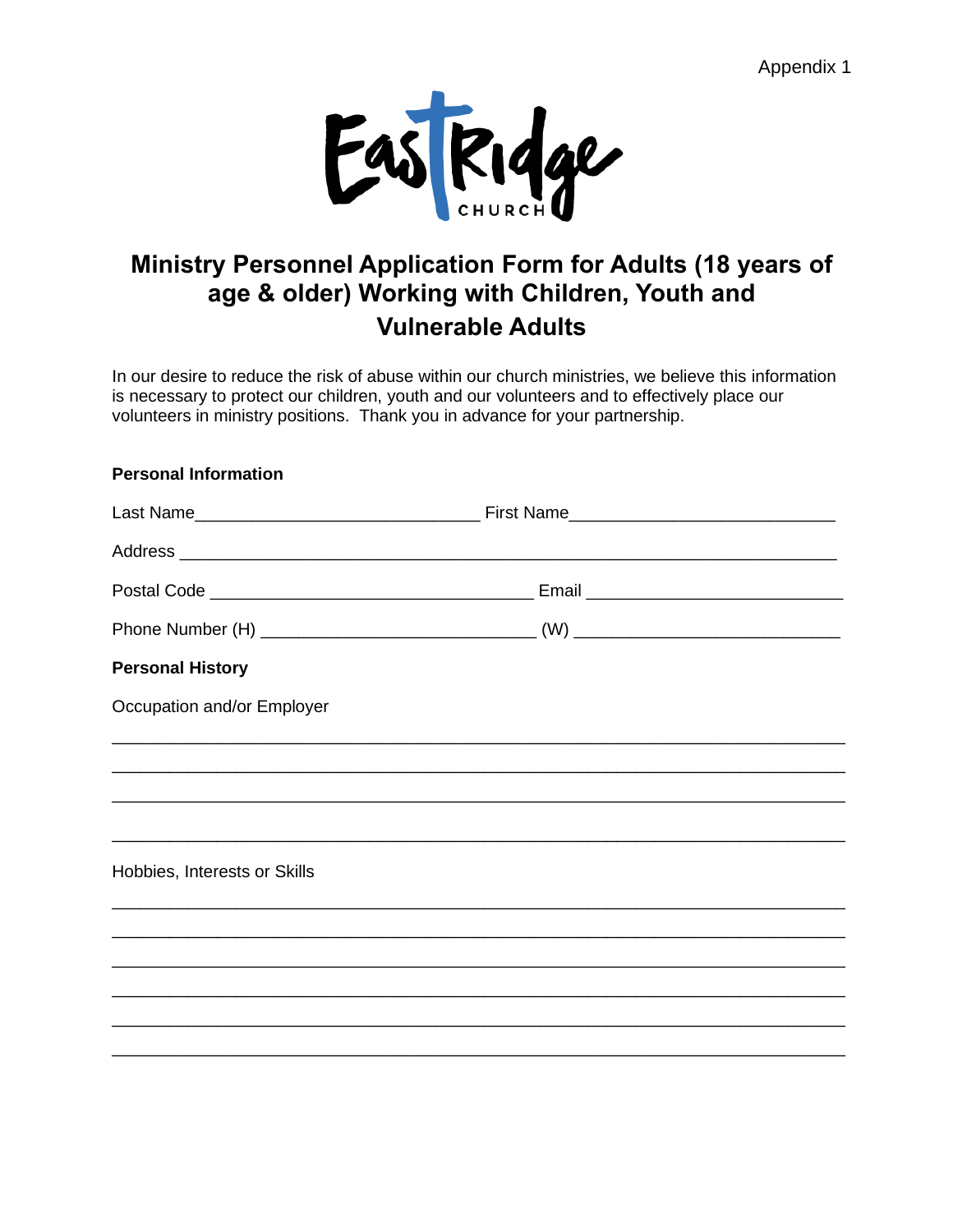## Appendix 1

### **Spiritual History**

| How long have you attended EastRidge Evangelical Missionary Church? |                      |  |
|---------------------------------------------------------------------|----------------------|--|
| Do you regularly attend (2 or more services a month)?               | $\Box$ Yes $\Box$ No |  |
| Are you a member of the Church?                                     | $\Box$ Yes $\Box$ No |  |
| Have you been baptized?                                             | $\Box$ Yes $\Box$ No |  |

In a brief paragraph, please outline your spiritual journey (how you came to know Christ as Saviour and what you are currently doing to grow in your relationship with Him).

\_\_\_\_\_\_\_\_\_\_\_\_\_\_\_\_\_\_\_\_\_\_\_\_\_\_\_\_\_\_\_\_\_\_\_\_\_\_\_\_\_\_\_\_\_\_\_\_\_\_\_\_\_\_\_\_\_\_\_\_\_\_\_\_\_\_\_\_\_\_\_\_\_\_\_\_\_ \_\_\_\_\_\_\_\_\_\_\_\_\_\_\_\_\_\_\_\_\_\_\_\_\_\_\_\_\_\_\_\_\_\_\_\_\_\_\_\_\_\_\_\_\_\_\_\_\_\_\_\_\_\_\_\_\_\_\_\_\_\_\_\_\_\_\_\_\_\_\_\_\_\_\_\_ \_\_\_\_\_\_\_\_\_\_\_\_\_\_\_\_\_\_\_\_\_\_\_\_\_\_\_\_\_\_\_\_\_\_\_\_\_\_\_\_\_\_\_\_\_\_\_\_\_\_\_\_\_\_\_\_\_\_\_\_\_\_\_\_\_\_\_\_\_\_\_\_\_\_\_\_\_ \_\_\_\_\_\_\_\_\_\_\_\_\_\_\_\_\_\_\_\_\_\_\_\_\_\_\_\_\_\_\_\_\_\_\_\_\_\_\_\_\_\_\_\_\_\_\_\_\_\_\_\_\_\_\_\_\_\_\_\_\_\_\_\_\_\_\_\_\_\_\_\_\_\_\_\_\_ \_\_\_\_\_\_\_\_\_\_\_\_\_\_\_\_\_\_\_\_\_\_\_\_\_\_\_\_\_\_\_\_\_\_\_\_\_\_\_\_\_\_\_\_\_\_\_\_\_\_\_\_\_\_\_\_\_\_\_\_\_\_\_\_\_\_\_\_\_\_\_\_\_\_\_\_ \_\_\_\_\_\_\_\_\_\_\_\_\_\_\_\_\_\_\_\_\_\_\_\_\_\_\_\_\_\_\_\_\_\_\_\_\_\_\_\_\_\_\_\_\_\_\_\_\_\_\_\_\_\_\_\_\_\_\_\_\_\_\_\_\_\_\_\_\_\_\_\_\_\_\_\_\_ \_\_\_\_\_\_\_\_\_\_\_\_\_\_\_\_\_\_\_\_\_\_\_\_\_\_\_\_\_\_\_\_\_\_\_\_\_\_\_\_\_\_\_\_\_\_\_\_\_\_\_\_\_\_\_\_\_\_\_\_\_\_\_\_\_\_\_\_\_\_\_\_\_\_\_\_\_

List any gifts, training, education or other qualifications that have prepared you to minister with children, youth and vulnerable adults.

\_\_\_\_\_\_\_\_\_\_\_\_\_\_\_\_\_\_\_\_\_\_\_\_\_\_\_\_\_\_\_\_\_\_\_\_\_\_\_\_\_\_\_\_\_\_\_\_\_\_\_\_\_\_\_\_\_\_\_\_\_\_\_\_\_\_\_\_\_\_\_\_\_\_\_\_ \_\_\_\_\_\_\_\_\_\_\_\_\_\_\_\_\_\_\_\_\_\_\_\_\_\_\_\_\_\_\_\_\_\_\_\_\_\_\_\_\_\_\_\_\_\_\_\_\_\_\_\_\_\_\_\_\_\_\_\_\_\_\_\_\_\_\_\_\_\_\_\_\_\_\_\_ \_\_\_\_\_\_\_\_\_\_\_\_\_\_\_\_\_\_\_\_\_\_\_\_\_\_\_\_\_\_\_\_\_\_\_\_\_\_\_\_\_\_\_\_\_\_\_\_\_\_\_\_\_\_\_\_\_\_\_\_\_\_\_\_\_\_\_\_\_\_\_\_\_\_\_\_ \_\_\_\_\_\_\_\_\_\_\_\_\_\_\_\_\_\_\_\_\_\_\_\_\_\_\_\_\_\_\_\_\_\_\_\_\_\_\_\_\_\_\_\_\_\_\_\_\_\_\_\_\_\_\_\_\_\_\_\_\_\_\_\_\_\_\_\_\_\_\_\_\_\_\_\_

### **Ministry Information**

Churches I attended in the last five years are as follows: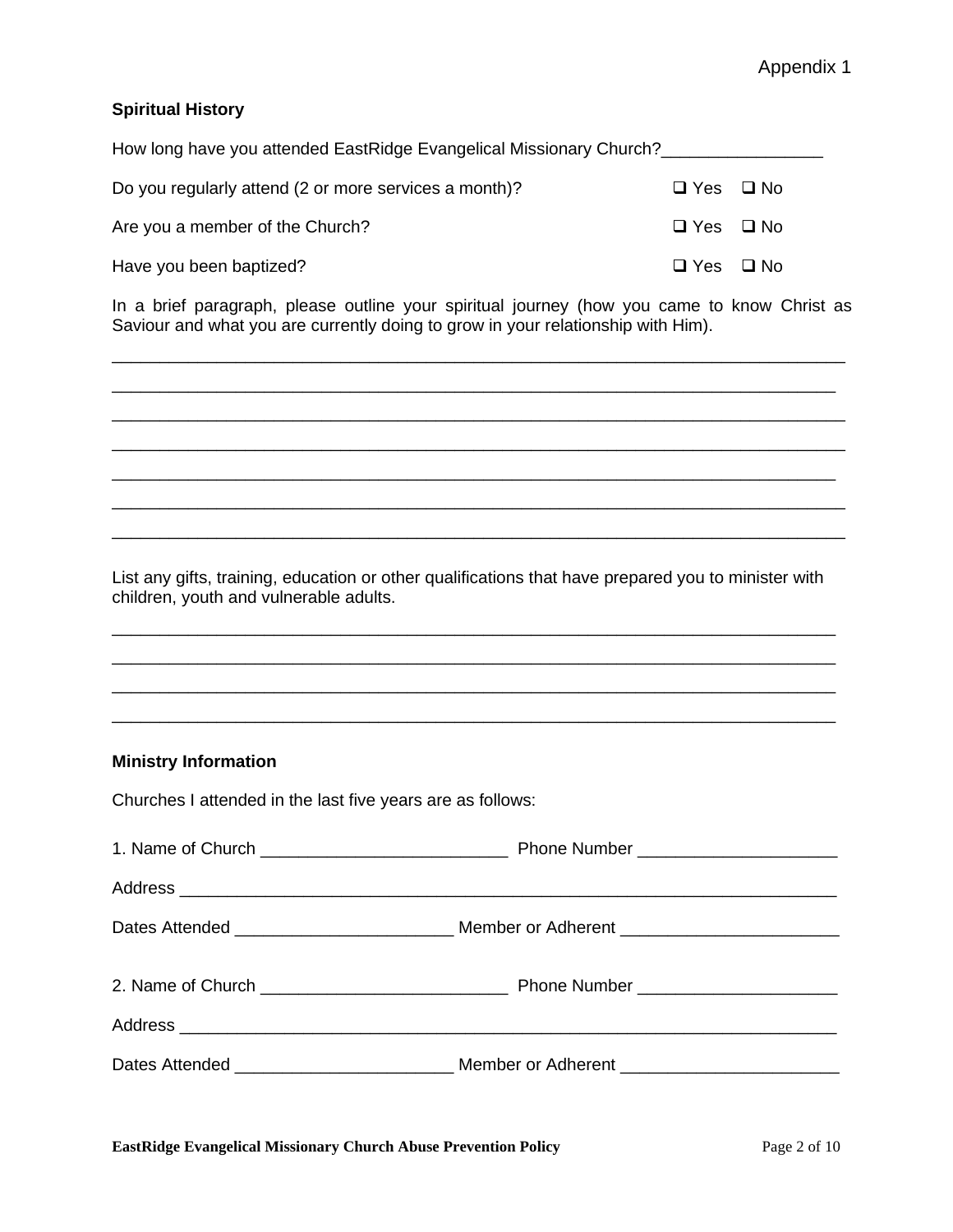My present and previous ministry experience is as follows:

| Dates and Description of Ministry <b>contain and all and all and all and all and all and all and all and all and a</b> |
|------------------------------------------------------------------------------------------------------------------------|
|                                                                                                                        |
| 2. Name of Church/Organization                                                                                         |
|                                                                                                                        |
|                                                                                                                        |

#### **Confidential Information**

In order to provide a safe and secure environment for our children, youth and vulnerable adults, we believe it is necessary to include the following questions as part of our application process. All information will be kept confidential by church leadership and the Abuse Prevention team. (Police may access this information, under warrant, if requested.) Answering yes to any of the questions may not necessarily preclude your involvement in ministry. Thank you in advance for your understanding.

| 1. Are there any circumstances involving your lifestyle or background that                | $\Box$ Yes $\Box$ No |  |
|-------------------------------------------------------------------------------------------|----------------------|--|
| would call into question your ability to work with children, youth and vulnerable adults? |                      |  |
| (e.g. pornography, use of illegal substances, etc.)                                       |                      |  |

| 2. Have you ever been convicted or found guilty of a criminal offence                   | □ Yes □ No |  |
|-----------------------------------------------------------------------------------------|------------|--|
| for which a pardon has not been granted? (Note: this does not include                   |            |  |
| minor traffic violations) If yes, please list offence(s) and the date(s) of conviction: |            |  |

 \_\_\_\_\_\_\_\_\_\_\_\_\_\_\_\_\_\_\_\_\_\_\_\_\_\_\_\_\_\_\_\_\_\_\_\_\_\_\_\_\_\_\_\_\_\_\_\_\_\_\_\_\_\_\_\_\_\_\_\_\_\_\_ \_\_\_\_\_\_\_\_\_\_\_\_\_\_\_\_\_\_\_\_\_\_\_\_\_\_\_\_\_\_\_\_\_\_\_\_\_\_\_\_\_\_\_\_\_\_\_\_\_\_\_\_\_\_\_\_\_\_\_\_\_\_\_

| 3. Have you ever been convicted for the use or sale of illegal drugs?                                                                                                                                             | $\Box$ Yes | $\square$ No |
|-------------------------------------------------------------------------------------------------------------------------------------------------------------------------------------------------------------------|------------|--------------|
| 4. Have you ever been through treatment for alcohol or substance abuse?                                                                                                                                           | $\Box$ Yes | $\square$ No |
| 5. Have you ever been arrested or convicted for any abuse related crimes?                                                                                                                                         | $\Box$ Yes | $\square$ No |
| 6. Have you been investigated by any Child Welfare Agency for suspected<br>child abuse?                                                                                                                           | $\Box$ Yes | $\square$ No |
| 7. Have you ever been the subject of a civil lawsuit involving sexual<br>harassment or other immoral behaviour or conduct involving children,<br>youth or vulnerable adults?                                      | $\Box$ Yes | $\Box$ No    |
| 8. Have you ever been the subject of any disciplinary action, transfer or<br>dismissal, or been named as a defendant in a civil or criminal lawsuit<br>as a result of an accident or mishap involving any person? | $\Box$ Yes | $\square$ No |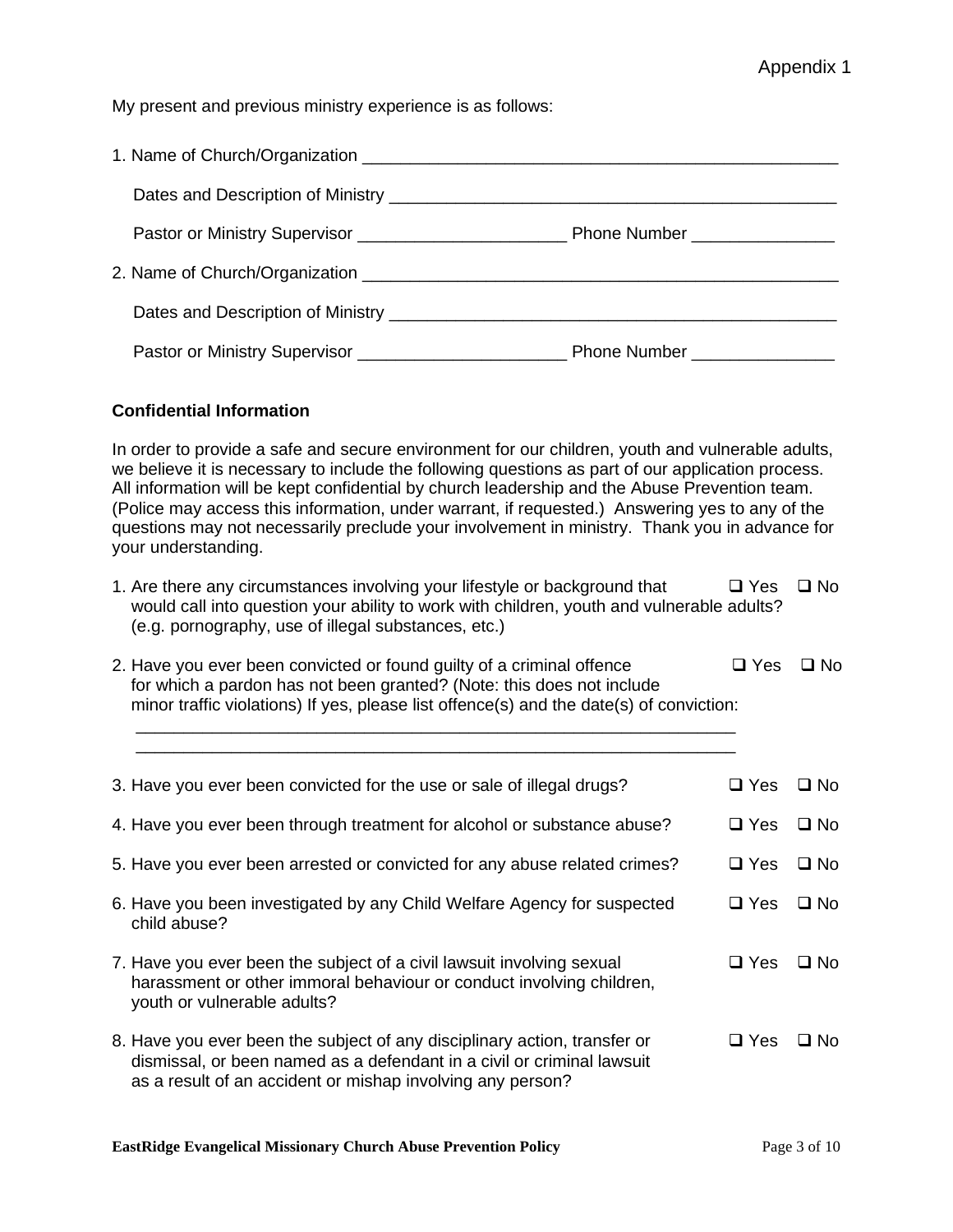|                                                                                                                                                                                                                                                                              |            | Appendix 1   |
|------------------------------------------------------------------------------------------------------------------------------------------------------------------------------------------------------------------------------------------------------------------------------|------------|--------------|
| 9. Have you ever been subjected to expulsion, reprimand, or other<br>discipline by a church, denomination or other religious organization?                                                                                                                                   | $\Box$ Yes | $\Box$ No    |
| 10. Have you ever been the subject of any disciplinary action<br>(including discharge) or investigation by a church, religious or other<br>organization, or by an employer?                                                                                                  | $\Box$ Yes | $\square$ No |
| 11. Do you have any health concerns which could impact your ability to<br>perform the functions of the volunteer position for which you are applying?<br>(Please note that such health concerns may not prevent you from holding the<br>position for which you have applied) | $\Box$ Yes | ⊟ No         |
| 12. Do you have any contagious diseases or conditions of which we should be<br>aware, and which we may need to take steps to protect against transmission<br>should you volunteer at the Church?                                                                             | $\Box$ Yes | ⊔ No         |
| If you have answered yes to any of the above questions, please explain.                                                                                                                                                                                                      |            |              |

### **References**

Please provide the names of three individuals, excluding relatives, who could provide a reference for you. Include at least one reference from outside the church. Please notify each reference that you are submitting their name for contact.

\_\_\_\_\_\_\_\_\_\_\_\_\_\_\_\_\_\_\_\_\_\_\_\_\_\_\_\_\_\_\_\_\_\_\_\_\_\_\_\_\_\_\_\_\_\_\_\_\_\_\_\_\_\_\_\_\_\_\_\_\_\_\_\_\_\_\_\_\_\_\_\_\_\_\_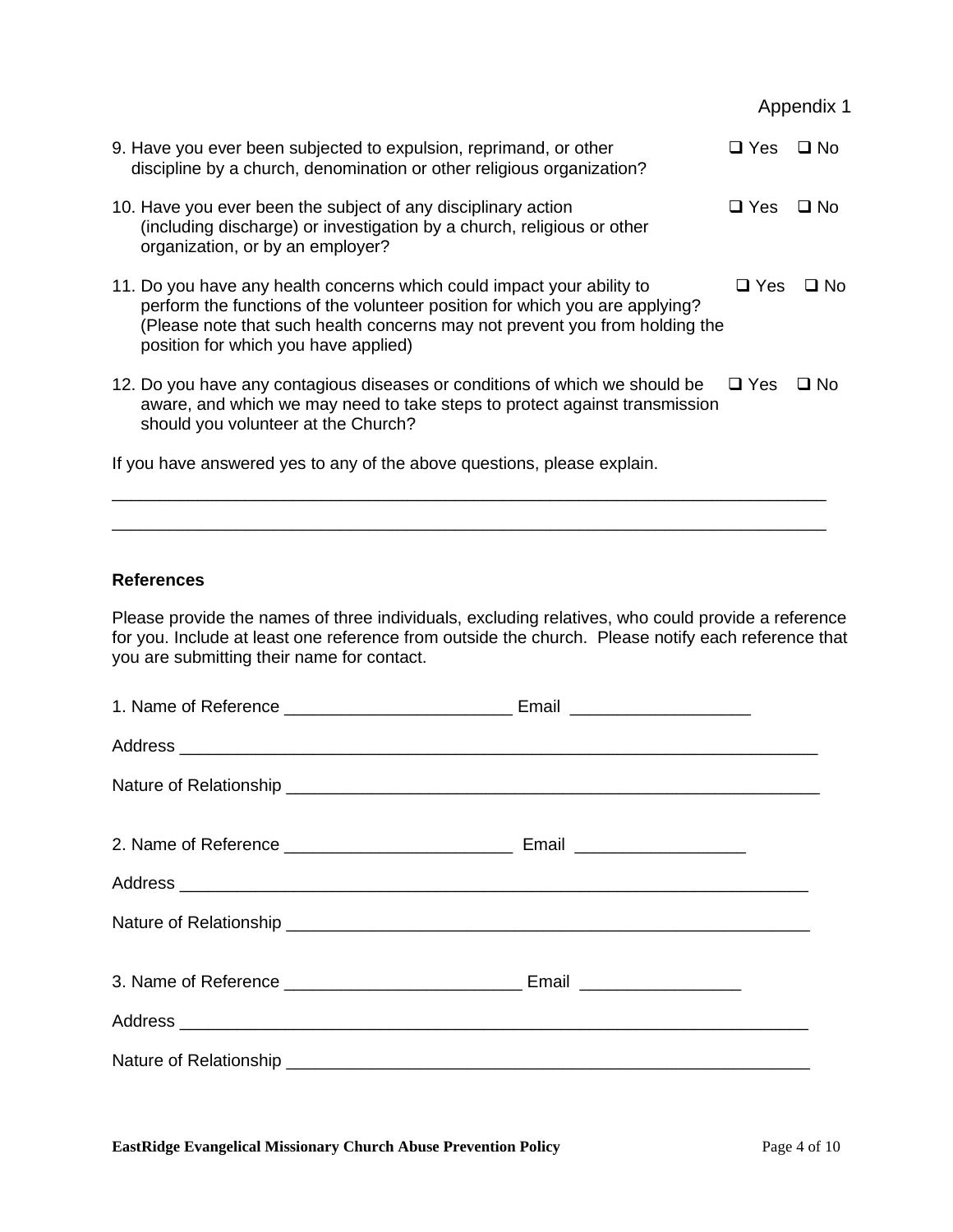Appendix 1



### **Release of Information and Declaration of Intent**

I hereby give the church permission to contact persons named by me above as references and contact persons at my current and former employers to gather information in order for the Church to decide whether I am suitable for volunteer ministry.

I hereby give the church consent to verify the information provided by me in this Ministry Personnel Application Form and to contact the references and current and former employers listed above and to obtain and verify any information from them (and any other persons that the Church determines might be able to provide relevant information) that may be relevant to my application.

I grant my permission for the church to perform a police records check on me, and I will sign and return the attached "Release of Information and Declaration of Intent" for such purpose.

I further grant the church permission to perform an internet search on me and to review and consider any information found about me on the Internet.

I understand that if the church approves my volunteer application and later determines, in its discretion, at any time that I am not suitable for volunteer service in the church or for the volunteer position for which I am applying, the church may terminate my volunteer service or volunteer position for any reason without advance notice.

If the church approves my application for a volunteer position, I will sign any documents that the church requires and will at all times cooperate fully with the staff of the church in the fulfillment of my duties and will keep all confidential information I encounter in my role as a volunteer, confidential.

If at any time I determine that for any reason I am unable to support or adhere to or follow the policies, procedures or doctrine of the church, I will inform the church and will resign my volunteer position.

I hereby acknowledge that, to the best of my knowledge, the information contained in this Ministry Personnel Application Form is true and correct.

| Last Name | First Name |             |  |
|-----------|------------|-------------|--|
|           |            |             |  |
| Last Name | First Name | Date(d/m/y) |  |

Information received is confidential and is being gathered for the purposes of screening Ministry Personnel and placing them into ministry with children, youth and vulnerable adults. The information gathered here will be used for the purposes of supporting the ministries at EastRidge Evangelical Missionary Church.

**EastRidge Evangelical Missionary Church Abuse Prevention Policy Page 5 of 10 Page 5 of 10 Page 5 of 10 Page 5 of 10**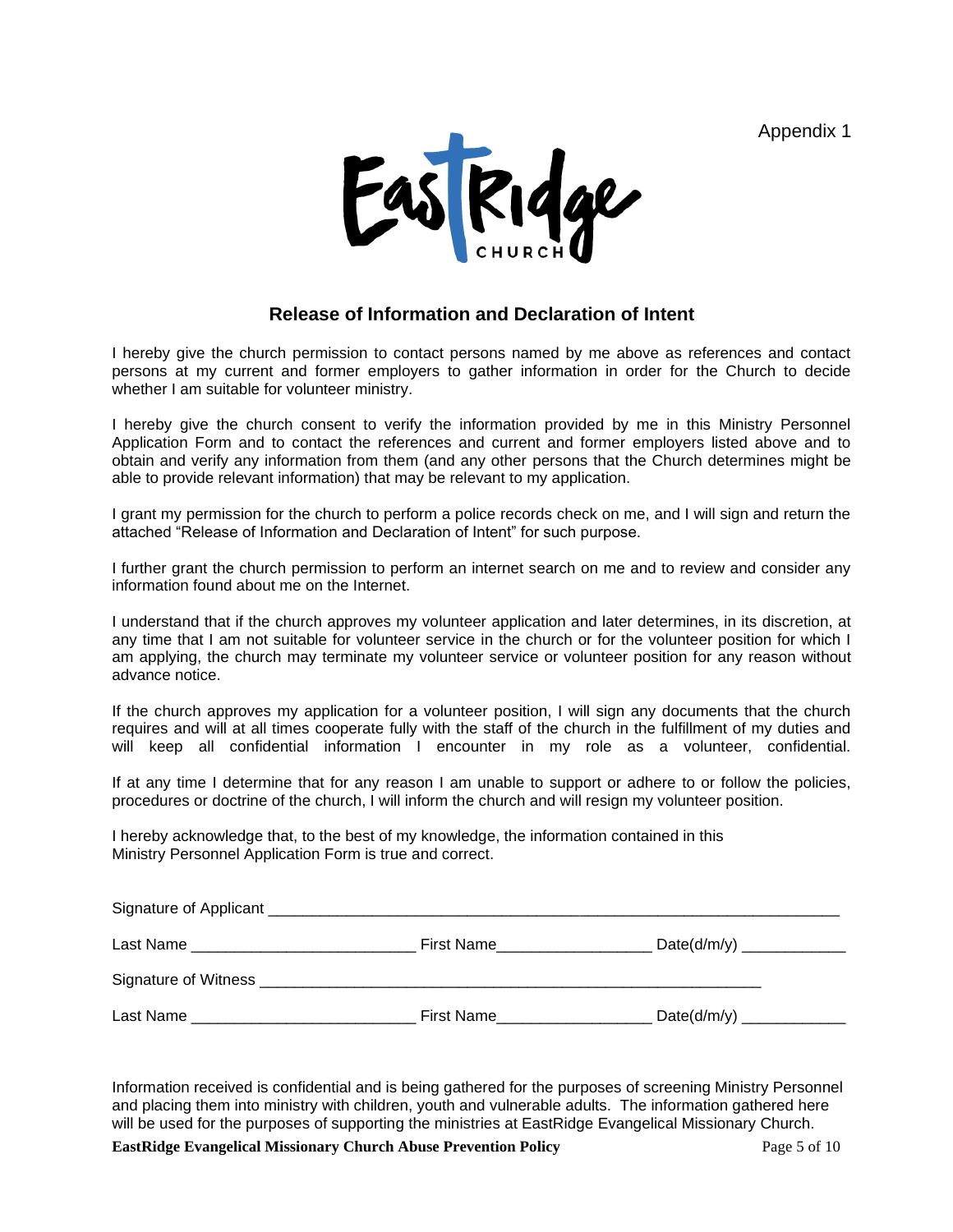

# **Statement of Faith, Beliefs and LIfeStyle Statement**

# **OUR VISION**

# *"Striving To Be Loving & Authentic Followers of Jesus"*

Because of the amazing love, hope and faith that we have found in Jesus Christ,

We want to be **followers of Jesus** who live and breathe His mission,

people who love to worship God people of obedience and joy people who proclaim new life in Christ.

We want to be ambassadors of Jesus, an **authentic** church family, people of humility and integrity people of mercy and reconciliation people of peace and grace.

We want to engage our world with Jesus' **love** and passion, risking deep friendships with our neighbours caring for the needy and the marginalized identifying with the hurting and lonely working for justice in the midst of injustice.

# **OUR MISSION**

## **A Faithful Community – All on Mission with God:**

### **Vibrant in Love Intentional in Growth Active in Service**

Our plan is to be a *faithful* community of Christ-followers - **all on mission with God** where we live, work and play; connecting people around us with the truth and transformation found in Jesus Christ alone. We will stay on mission with God by creating…

a *vibrant* church family united around our growing **love** for God, one another and our neighbours – excited about sharing the love of Christ with others.

an *intentional* culture of **growth**, developing followers of Christ who are transformed and empowered by the Presence and Word of God.

an *active* community, equipped with a **servant's** heart, actively serving others in a generous, creative, spontaneous, joyful and selfless manner.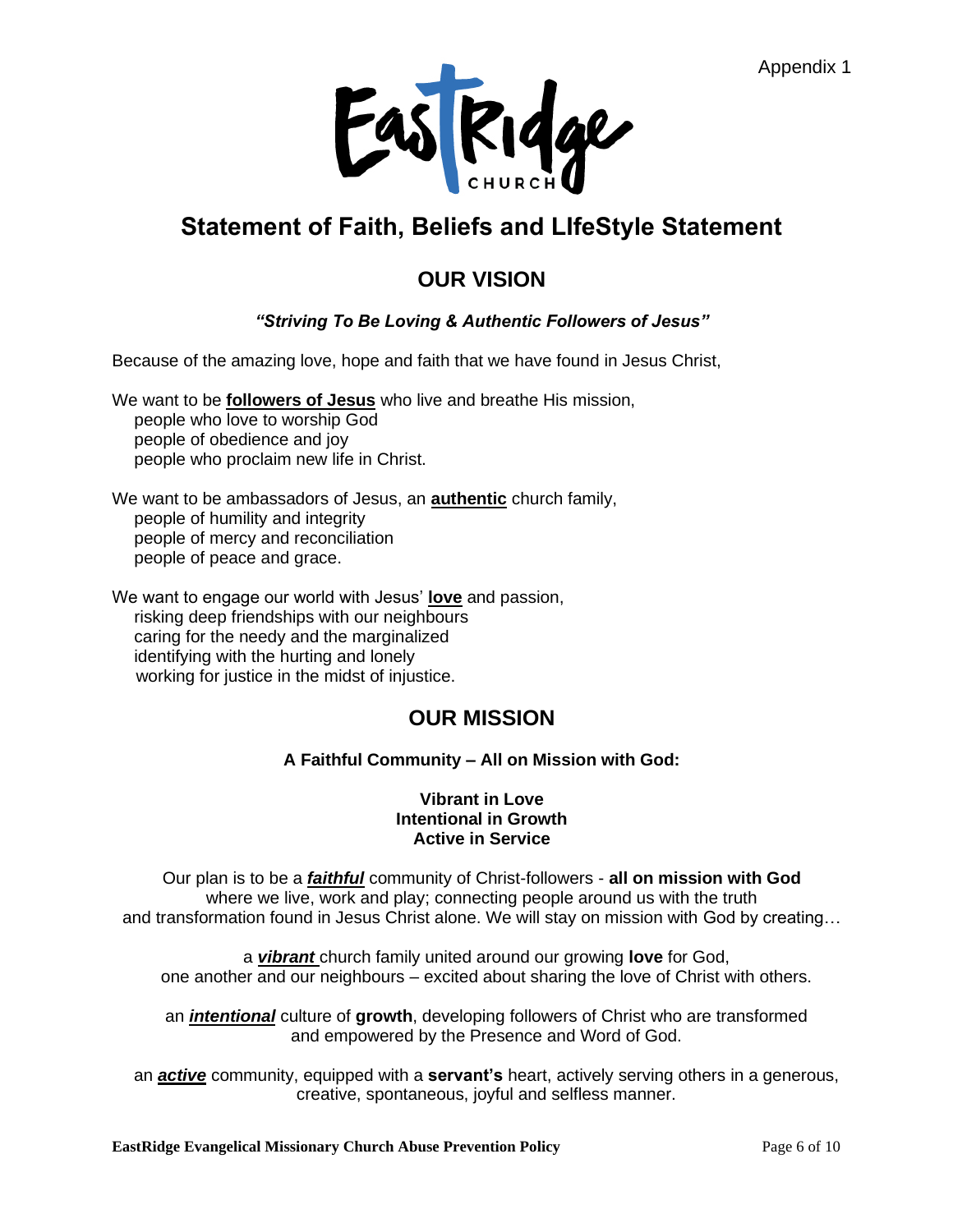# **OUR GOALS/EXPECTATIONS**

In order to be a faithful community – all on mission with God - we will follow clear goals and expectations for every believer who calls EastRidge their home.

#### **To Be Vibrant in love:**

We will love God by nurturing a growing relationship with Him.

We will love one another by helping believers connect with one another relationally at increasingly deeper levels.

We will love our neighbour by taking an incarnational approach to our community.

#### **To Be Intentional in Growth:**

We will develop an intentional approach to growing transformed disciples of Jesus Christ for every age group.

We will offer opportunities for growth in large settings, in small group settings and in mentoring or coaching situations.

We will equip believers to serve the people in their world – at work, at home, at play, and in their local and global neighbourhoods.

### **To Be Active in Service:**

We will become an equipping church – investing in believers lives as we encourage, train, empower and release them for ministry.

We will enable people of every age - children, teens and adults – to love, evangelize, disciple and serve.

# **OUR CORE VALUES**

- **Acceptance** we want to see others through the eyes of God because he has accepted us and we have all been wonderfully made in His image.
- **Authenticity**  we want to be known for our integrity, transparency, sincerity and humility.
- **Bible –** we want to be people who know, understand and apply the Bible, the written record of God's revelation to humanity.
- **Celebration**  we want to celebrate God, one another, and life in Christ, exhibiting lasting joy no matter what life might throw at us.
- **Compassion**  we want to sacrifice our needs for the needs of others, bringing God's healing touch as we care for the whole person.
- **Community**  we want to connect with one another in deep and meaningful relationships, entering into each other's lives.
- **Faith**  we want to be godly risk takers, creating a culture of courage, empowered and emboldened by the Holy Spirit.
- **Generosity**  we want to use the generosity of our time, resources and finances to change lives for the better.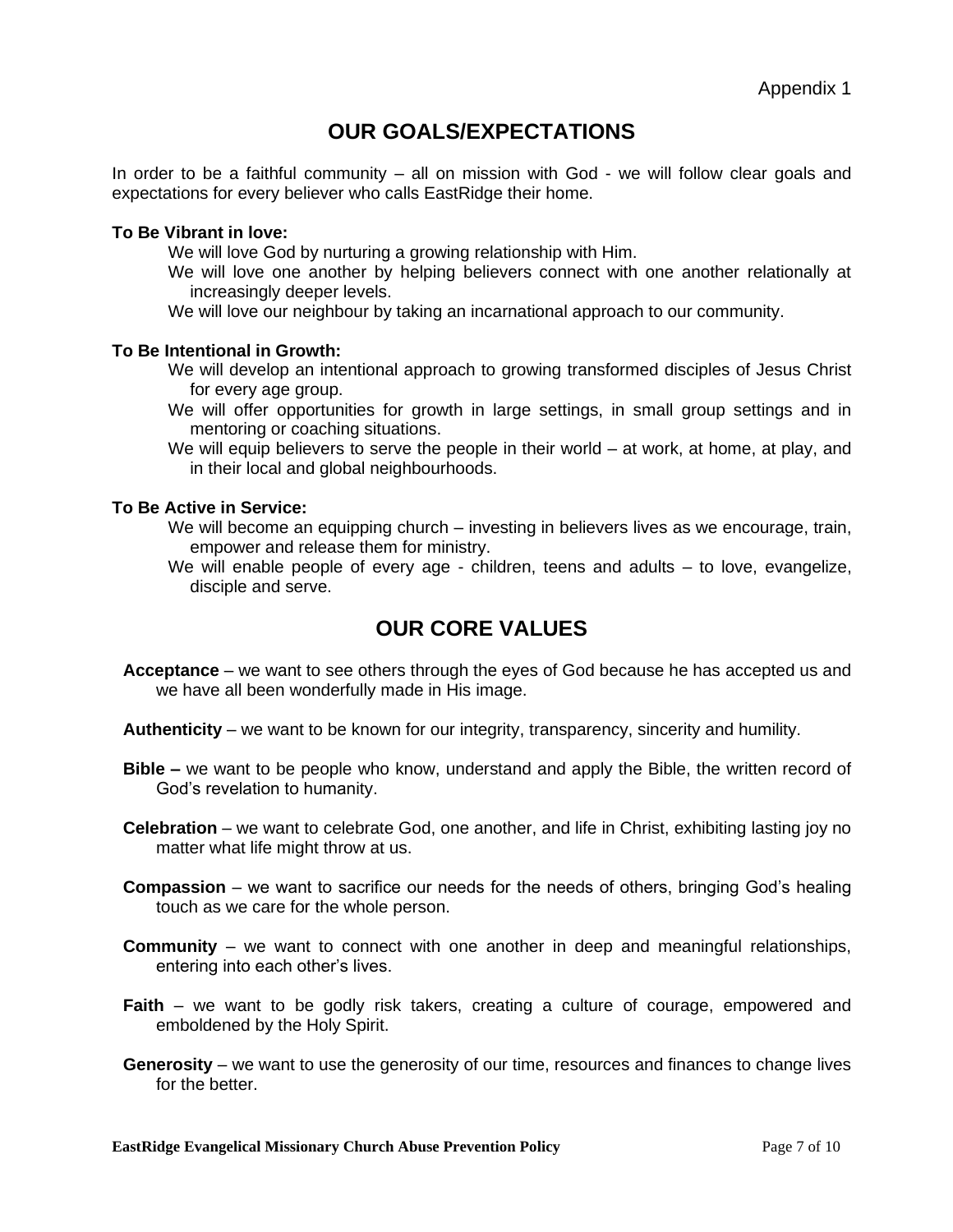- **Mission –** we want to be people who passionately spread the transforming love of God in our local and global neighbourhoods.
- **Prayer**  we want to develop intimacy with God and to be people who pray first and act second, expecting to see evidence of God's power around us as we pray.
- **Transformation** we want to be followers of the Truth, being transformed by the truths of God's Word and the Spirit of God who lives in us.
- **Worship**  we want to serve and encounter God in every area of life in song and in the arts, in school and in work, in our homes and in nature, in sports and in recreation.

Our vision and mission is grounded in Christ's kingdom values as presented in the four gospels and manifested in the early church from the book of Acts. It grows out of such scriptures as Mark 12:29-31, Matthew 28:18-20, 1 Corinthians 9:19-23, and Isaiah 1:17

# **OUR STATEMENT OF FAITH**

- (a) We believe the Bible is without error in its original manuscripts and that is the inspired infallible, authoritative Word of God for faith and life.
- (b) We believe there is one (1) God, eternally existent in three (3) persons: Father, Son and Holy Spirit.
- (c) We believe in the deity of our Lord Jesus Christ, in His Virgin birth, in His sinless life, in His atoning death through His shed blood, in His bodily resurrection, in His ascension to the Father, and in His personal return in power and glory.
- (d) We believe that, for the salvation of lost and sinful man, regeneration by the Holy Spirit is absolutely essential.
- (e) We believe in the present ministry of the Holy Spirit, by whose indwelling, the Christian is enabled to be a transformed life.
- (f) We believe in the resurrection of both the saved and the lost; they that are saved unto the resurrection of life and they that are lost unto the resurrection of the eternal condemnation.
- (g) We believe in the spiritual unity of all believers in our Lord Jesus Christ.